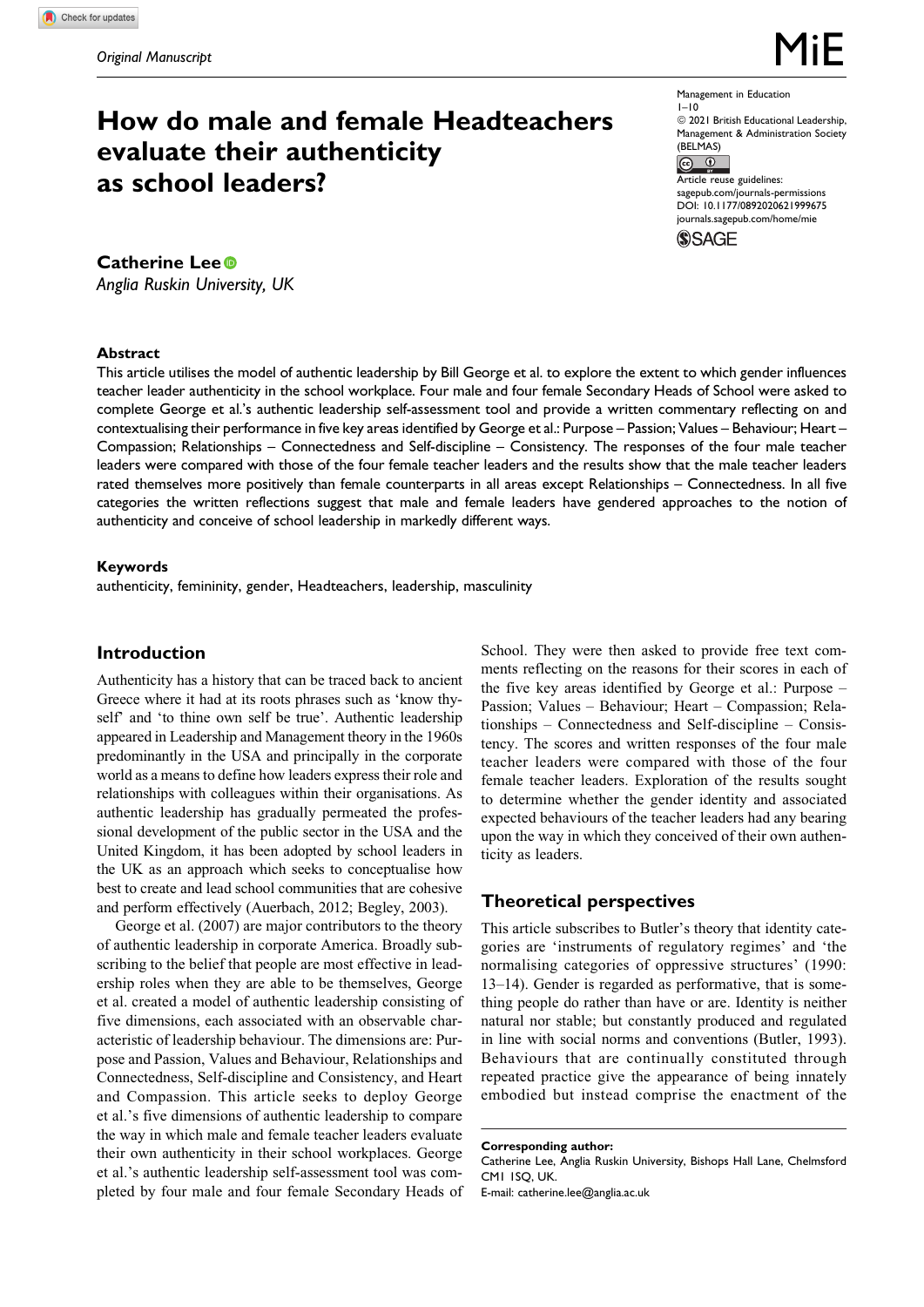gendered self (Butler, 1990). In common with Butler, this article posits gender transcends the private and become intertwined with social and political discourses of power, aimed at the preservation of social institutions, such as the family, the state and education (Gray, 2010). Social institutions including schools, sanction those identities and relationships that celebrate masculinity in males and femininity in females. Norms and expectations of gender are key to formulating the climate in contemporary school communities. Schools privilege what are seen as biologically predetermined, hierarchically dichotomised and power-ridden categories of gendered identity (Gray, 2010). Rigid binaries of male/female, boy/girl are engineered from the earliest years of formal education. Schools preserve and perpetuate the norms of masculinity and femininity, equating masculinity with strength, activity and rationality; and recognising in femininity, the inverse features of weakness, passivity and emotionality.

Leadership can be broadly defined as holding an influence which moves others to think and behave in a particular way (Fassinger et al., 2010). Historically, in Western society, leadership evolved from the notion of great male leaders commanding authority and controlling their followers (Rieh, 2010). More recently, theories of leadership present models in which authority needs to be earned and depends on the leader convincing others of their credibility, by exhibiting traits, skills and expertise that convince potential followers that a leader is worthy of following. Fassinger et al. (2010) observes that followers, motivated by selfinterest, are rewarded, praised or punished for specific behaviours determined by the leader. This transactional interplay model of leadership is however, contingent upon leaders being beyond reproach themselves, emanating power and not presenting perceived weaknesses that followers may take advantage of (Fassinger et al., 2010). Heterosexual, white, masculine and able bodied, are all desirable descriptors embedded in Western conceptualisations of leadership, including school leadership. Despite a teaching population in the UK that is overwhelmingly female, the traditional notion of the Headteacher, is a trope in which the masculine white male, continues to prosper.

## **Literature**

Payne and Smith (2018) note that normative gender embodiment serves as strong, emotional organising factors in educational leadership. School communities have a diverse and often disparate array of members, sometimes spanning several generations. School children and young people are at the heart of the community but the adults invested in the education of the children, in the form of teachers, governors, parents and community leaders, often bring to the school community a whole host of political, social and spiritual views. Uniting stakeholders from such incongruent backgrounds can be extremely challenging for all school leaders and calls for considerable diplomacy, conservatism and in some cases restraint.

The theorisation of gender and school leadership has focussed in large part on the under-representation of

women in Headteacher roles despite teaching being seen as 'women's work' (Acker, 1994). Leadership theory and practice has frequently couched it as a 'male norm' (Eagly and Carli, 2003; Patterson et al., 2012) or at best as gender neutral transcending gender. This assumes that the gendered body is not important to the way in which leadership is enacted. Depictions of male and female leadership have consequently remained fairly fixed and the role of the school leader remains largely entrenched in an essentialist paradigm of identity that posits male and female gender as stable, natural and inherent.

In common with many aspects of education leadership, theorisation of gender and leadership is rooted in business and in particular corporate America (see Sandberg for example). Subscribing to an essentialist perspective of gender and school leadership, Krüger (2008) argues that we should acknowledge the differences between female and male school leadership but recognise the strengths in the diversity of a gendered approach. She argues for mixed teams in school leadership acknowledging that the role of the school leader is more complex than ever. Krüger states that a combination of masculine and feminine approaches to in school leadership results in a broader repertoire of leadership behaviours and consequently a more flexible approach to leadership activity. Also rooted in essentialism, a study by Fennell (2005) examined the experiences of female school leaders during a period of change management for their institutions. Fennel observed that inherent within the relationship building with stakeholders the female leaders demonstrated an abundance of effective listening and communication skills, negotiation and recognition of the contribution of others. Common visions were clear and contributions were encouraged from the entire school community. Fennell (2005) found that the male and female differences in leadership approaches were more pronounced in schools than they were in business. Drawing on measures identified by Eagly (2005), Fennel found that female leaders inspired in followers additional effort and a tendency to go above and beyond. Followers had high levels of satisfaction in the effectiveness of the female leaders, when compared with ratings of effectiveness for male leaders (see also Kaiser and Wallace, 2016). Although there is evidence that the behaviours of female leaders are rated more positively by their followers, when compared by their male counterparts, evidence by Eagly (2005) suggests that female leaders are judged less favourably overall than male leaders by both male and female followers. The success of female leaders is closely aligned with the extent to which they display leadership traits in a way that does not compromise their femininity (Powell and Butterfield, 2016). There is evidence that women followers are sometimes critical of female leaders who lack femininity but it is male followers who most are most ardently opposed to female leaders who display masculine traits (Eagly and Karau, 2002). Krüger (2008) found that both male and female teachers preferred to work for a male leader than a female one. Drawing on a study by van Eck et al. (1994), Krüger states that even where teaching teams were exclusively female (most usually in primary schools), the preference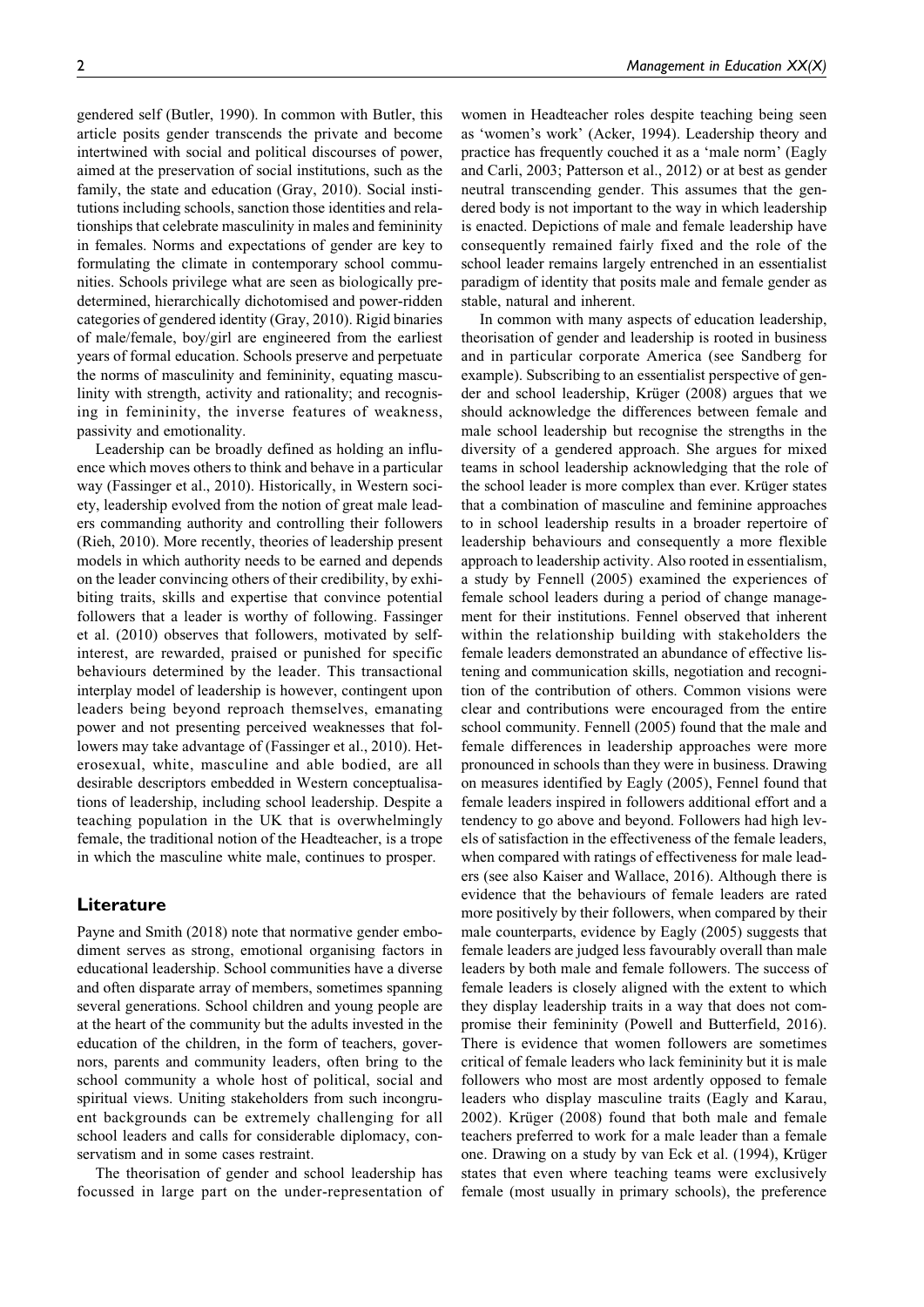of the female teachers was for a male leader. Krüger observed that women in schools have lower status if they are the gender minority but conversely, men in a gender minority in schools have higher status. Krüger states

It appears that through teacher expectations and the attachment of a certain status to male and female leadership behaviour, biologically determined sex differences become gender differences in leadership. Thus, men have more freedom to adopt different styles of leadership without invoking negative reactions. (2008: 164)

Feminist and in particular Butlerian approaches to gendered leadership reject biological and binary models of gender and recognise instead that gender and gendered leadership is a social construct. It is Butler's view that gender is culturally formed and is a domain of agency or freedom that conspires against those who are nonconforming in their gender presentation. Female leaders are caught in the bind of needing to display leadership characteristics that detract from their gender intelligibility. The behaviours most commonly associated with being male are also those that are associated with being a leader. Behaviours associated with being a follower or a subordinate are allied to the behaviours we associate with being female and in particular feminine.

Authentic leadership is then potentially problematic when considered within a poststructuralist theoretical framework. When a subject is understood as the outcome of discursive practices (Butler, 1990), their identity is understood as fluid and constantly produced and reproduced in response to social, cultural and political influences. There is then no authentic 'core' self and authenticity like gender instead is a series of behaviours repeated over time to give the impression of being intrinsic to one's own 'core' identity or self.

Eagly (2005) observes that authentic leadership is more challenging for female leaders than their male peers and more generally for members of outsider groups such as LGBT leaders for example (Lee, 2020). Eagly warns against encouraging women and outsiders to simply be themselves and express their heartfelt values in their workplaces and calls for more recognition in authentic leadership training of the complexity of positions from which male and female leaders develop leadership styles and approaches. Eagly states that in some cases female leaders seeking authenticity may require some degree of unlearning of their behaviours.

Gardiner (2013) suggests that to be authentic leaders we must ultimately define ourselves. According to Ladkin and Taylor (2010), authentic leadership is enacted through the way in which the body is presented to others but it ultimately rests with followers to verify or determine whether the authenticity is accepted. Sinclair (2013) concurs stating authenticity is allocated, or not, by followers according to often unconsciously held cultural and societal norms about how the members of certain social groups should look and behave (p. 241).

Patterson et al. (2012) observes that followers are more likely to ascribe to men those behaviours consistent with leadership such as drive, ambition and aggression whilst followers tend to attribute women with behaviours consistent with kindness, support and community building. (Patterson et al., 2012).

In authentic leadership, the use of autobiography is often key to the way in which leaders present themselves to their followers (George et al., 2007). Autobiography relates to the stories that leaders tell their followers about their past experience and is key in how identities are constructed. According to George et al. (2007) they often involve adversity and in particular describe the way in which the adversity was overcome. Autobiographies of leaders also provides a narrative for how leaders themselves set out their relationship with their followers and peers, and how they conceive of and practice their own identities. The autobiographical stories of leadership also play an important role in perpetuating gendered discourses of leadership (Kapasi et al., 2016).

Stories of leadership are often thick with signifiers of gender. Males are encouraged to use language that conveys strength, bravery and authority, whilst in the autobiographies of female leaders narratives are often bound in language of collaboration and team working (Mavin et al., 2010). This difference in the autobiographical accounts of authentic leadership show how power is used to not only construct gendered difference in the appropriateness of language but also how it creates a hierarchy in this difference which favours male over female leadership narratives.

Conversely, autobiographical accounts can be important tools for deconstructing the leadership narratives of those leaders whose stories are neglected in the broader literature (Hogan, 2008). Leadership development must encourage in women leaders, autobiographies that transgress typical depictions of what we understand of a male and female leader. Women should be encouraged to claim narratives that convey strength, bravery and authority so that female leadership has autobiographies that are more diverse and less prescriptive and rooted in essentialist tropes of what it is to be male and female.

According to George et al. (2007), authentic leaders constantly test themselves through real-world experiences, framing and reframing their leadership narrative to ensure they remain intelligible and convincing to their followers as a leader. George et al. found that most of the leaders interviewed for their study had at one point or other been profoundly shaped by an adverse experience. As a consequence of this, the most authentic leaders in George et al.'s study were those who did not lead for their own success or gratification, rather they were motivated by their adverse experience(s) to serve other people and make a positive difference. According to George et al., the most authentic leaders, brought people together around a shared mission and values. From interviews with their leader participants, they identified five principles that are key to authentic leadership: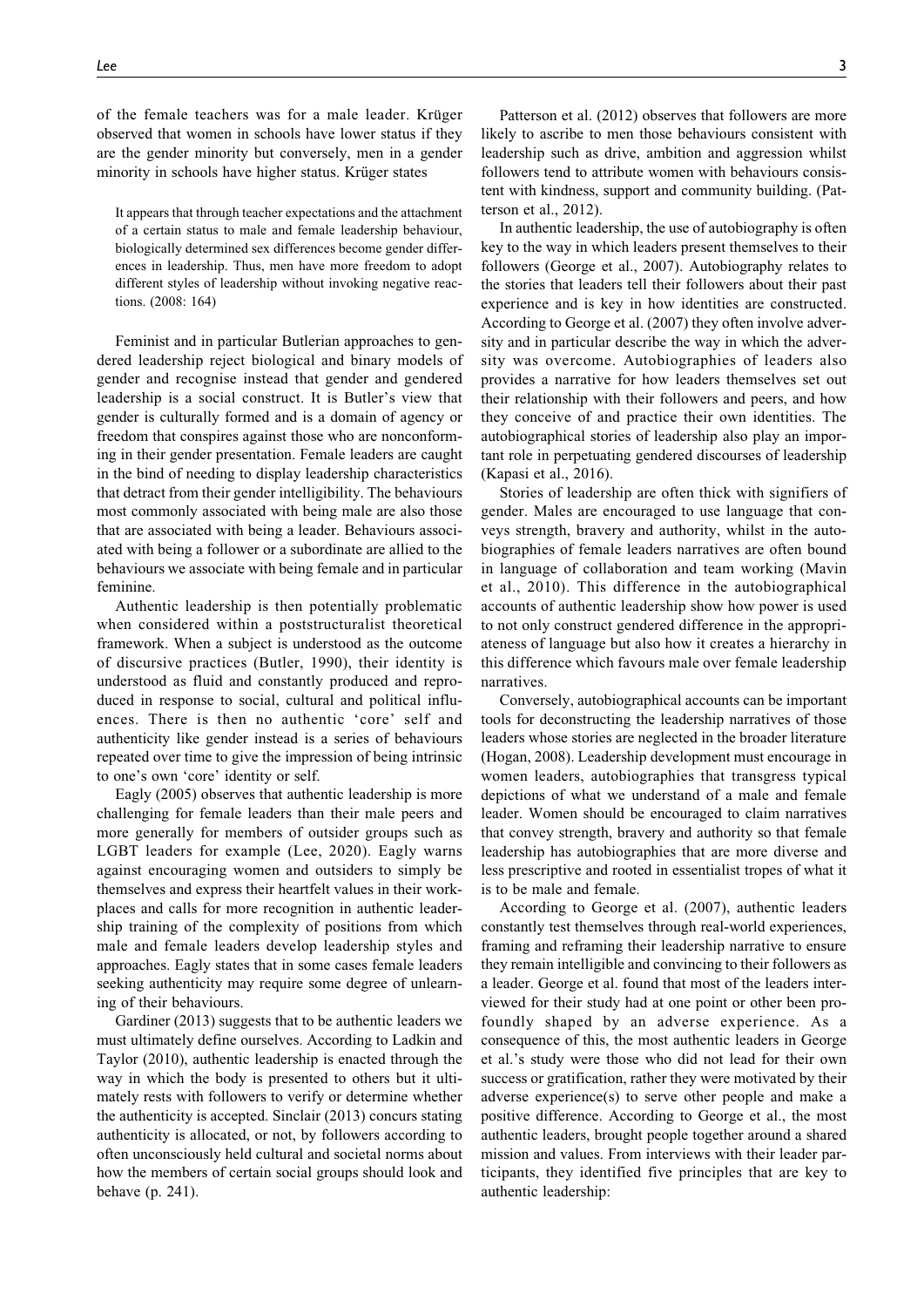# *Purpose – Passion:*

Authentic leaders understands their purpose, which is driven by passion that emanates from their narrative.

## *Values – Behaviour:*

Authentic leaders live their values, practicing them through their behaviours and setting an example for others to follow. These value behaviours are particularly tested when leaders are under pressure, or there are periods of adversity for their workplace community.

## *Heart – Compassion:*

Authentic leaders help their followers to see the worth and deeper purpose of their work.

# *Relationships – Connectedness:*

Authentic leaders create enduring and genuine relationships through their authentic connection with their workplace community.

# *Self-discipline – Consistency:*

Authentic leaders convert their values into consistent actions that others can rely on.

Authentic leadership requires integrity, reflection and honesty to help persuade and engage followers in a common purpose and shared goals. Followers in turn maybe inspired to adopt the values of the leader and engage in transformative leadership behaviours themselves (Avolio and Gardner, 2005). This serves the interests of the leader, their followers and in the case of the school workplace, the academic success of its children and young people.

# **Methodological approach**

Eight Teacher Leaders participated in the study. They were asked to compete a self-assessment questionnaire based on the one utilised by George et al. (2007). They were also invited to comment on the reasons for their scores via free text comments boxes (see appendix 1). Four male and four female secondary Headteachers participated. All identified as heterosexual and cis gendered. All were part of the researcher's professional networks and were contacted personally by the researcher and invited to take part. Whilst the age and experience of participants was not explicitly sought, they were each asked how long they had been in their current leadership roles. The results in Figure 1 show the leadership role history of each teacher.

The data set shows that the male teachers were significantly less experienced than their female counterparts. Between them, the male Headteachers had only 8 years as a Headteacher between them compared with 38 years combined for the female Headteachers. Only one of the male Headteachers had been a Headteacher before compared with two of the female Headteachers. The male Heads appeared to have been promoted into Headteacher

|                     | Years in<br>current<br>Headteacher<br>role | Previous<br>Number of<br>Headteacher<br>Appointments Headteacher | Total<br>number of<br>years as a | Length of<br>time in<br>Teaching<br>in Years |
|---------------------|--------------------------------------------|------------------------------------------------------------------|----------------------------------|----------------------------------------------|
| Male HT A           | 3                                          |                                                                  | 4                                | 12                                           |
| Male HT B           | $\mathbf{2}$                               | 0                                                                | $\mathbf{2}$                     | 7                                            |
| Male HT C           |                                            | 0                                                                |                                  | 8                                            |
| Male HT D           |                                            | 0                                                                |                                  | 6                                            |
| <b>Total Male</b>   | 7                                          |                                                                  | 8                                | 36                                           |
| Female HT A         | 8                                          |                                                                  | 9                                | 18                                           |
| Female HT B         | 10                                         | 0                                                                | 10                               | 22                                           |
| Female HT C         | $\mathbf{2}$                               | 0                                                                | $\mathbf{2}$                     | 10                                           |
| Female HT D         | 6                                          |                                                                  | 7                                | 12                                           |
| <b>Total Female</b> | 26                                         | $\mathbf{z}$                                                     | 38                               | 52                                           |

**Figure 1.** Time spent in Headteacher role(s) by gender.

positions more quickly than their female peers with a combined number of year in teaching totalling 36, an average of 9 years per person. This contrasted with an average of 13 years in teaching for each female Headteacher and a collective number of years served of 52.

It is important to acknowledge the background of the researcher. She is former teacher leader and mentor to female leaders on a school leadership programme. It is imperative then to recognise that the sense-making that has taken place for the purpose of this article has been co-constructed by both the participants and the researcher, with the latter contextualising the written responses through the lens of interpreting the written reflections in light of her own challenges as a female teacher and leader.

George et al.'s self-assessment questionnaire was designed for use by corporate America and the tone and phrasing of the questions reflects this. In order to ensure that it was appropriate for a school leadership context, two of the phrases in the questions were altered slightly so that the meaning and context was clearer and more applicable to education. Statement 12, originally said, 'I always tell the truth, both within and outside of the company because integrity runs deep within the fabric of my soul'. This was altered to read, I always tell the truth, both within and outside of the school workplace because integrity runs deep within the fabric of my soul.

Statement 15 was also altered from 'I would never act in a way that is inconsistent with the company's values', to instead say: 'I would never act in a way that is inconsistent with the school's values'.

The data set of eight self-assessments, along with the free text comments in each subsection was analysed initially by collating the scores out of 20 by gender identity in for each of the authentic leadership dimensions as shown in Figure 2.

Figure 3 shows the average score on each characteristic split by gender identity.

After the scores on each dimension had been collated, emergent coding (Carspecken, 2001) was utilised across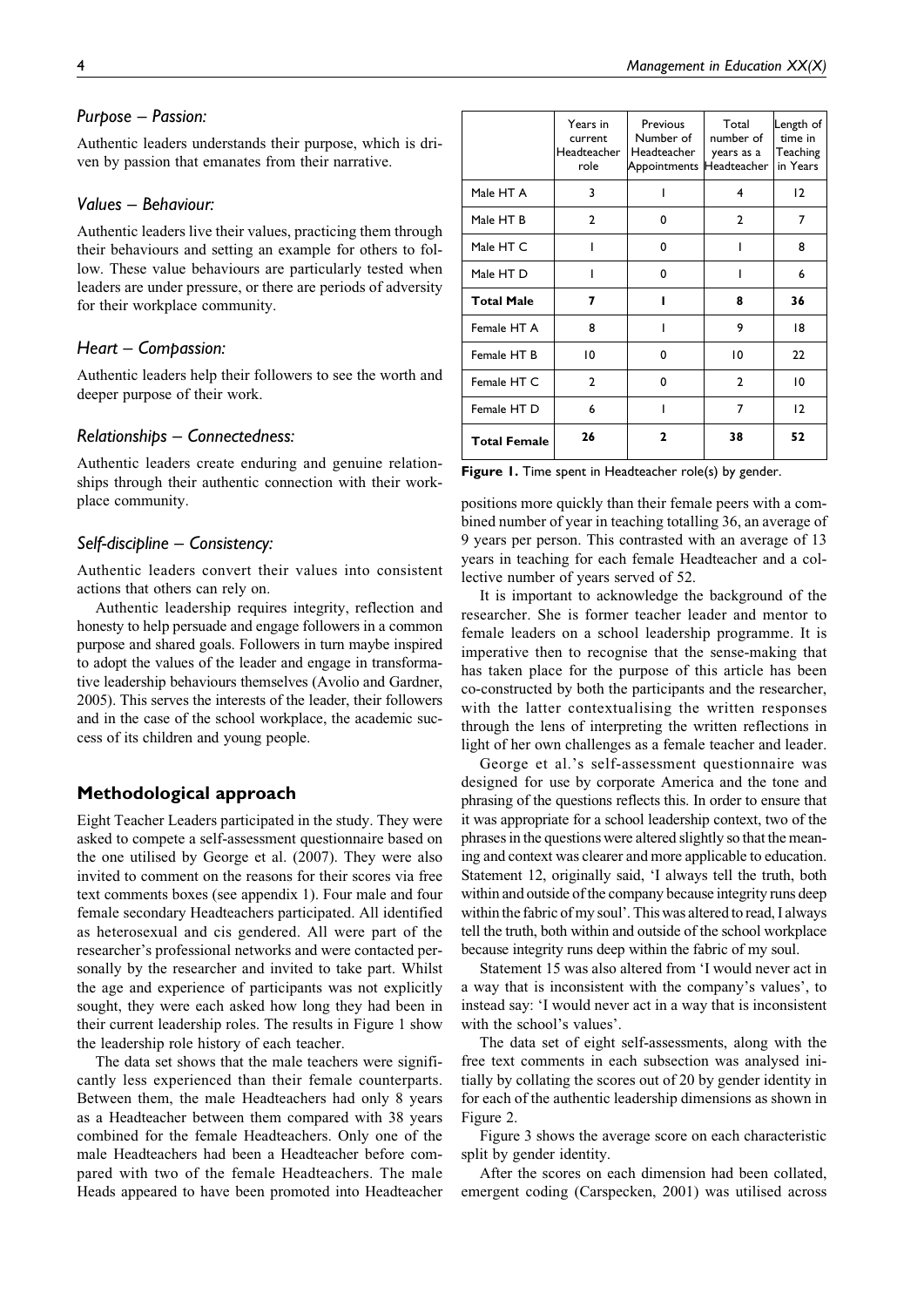|                                 | Authentic Leadership Dimension |                     |                     |                                |                                |
|---------------------------------|--------------------------------|---------------------|---------------------|--------------------------------|--------------------------------|
|                                 | Purpose<br>Passion             | Values<br>Behaviour | Heart<br>Compassion | Relationships<br>Connectedness | Self-discipline<br>Consistency |
| Male HT A                       | 19                             | 18                  | 9                   | 8                              | 8                              |
| Male HT B                       | 18                             | 17                  | 9                   | 12                             | 16                             |
| Male HT C                       | 17                             | 19                  | 16                  | 4                              | 17                             |
| Male HT D                       | 18                             | 18                  | 9                   | 16                             | 17                             |
| <b>Total Male</b>               | 72/80                          | 72/80               | 73/80               | 60/80                          | 68/80                          |
| <b>Average Score Male /20</b>   | 18                             | 18                  | 18                  | 15                             | 17                             |
| Female HT A                     | 16                             | 16                  | 8                   | 20                             | 15                             |
| Female HT B                     | 4                              | 12                  | 16                  | 8                              | $\overline{13}$                |
| Female HT C                     | 15                             | 15                  | 17                  | 19                             | 15                             |
| Female HT D                     | 16                             | $\overline{13}$     | 17                  | 9                              | $\overline{13}$                |
| <b>Total Female</b>             | 64/80                          | 56/80               | 68/80               | 76/80                          | 56/80                          |
| <b>Average Score Female /20</b> | 16                             | $\overline{14}$     | 17                  | 19                             | $\overline{14}$                |

Scores ranging from 1 to 20 in each of the five characteristics of authentic leadership were collated according to the gender identities of each of the school leaders.

**Figure 2.** Self-Assessment scores on the Authentic Leadership Dimensions of George et al.

| Authentic Leadership<br>dimensions | Total Average score<br>Women /20 | <b>Total Average</b><br>score Men /20 |
|------------------------------------|----------------------------------|---------------------------------------|
| Purpose - Passion:                 | 16                               | 18                                    |
| Values - Behaviour:                | 14                               | 18                                    |
| Heart - Compassion:                | 17                               | 18                                    |
| Relationships -<br>Connectedness:  | 19                               | 15                                    |
| Self-discipline -<br>Consistency:  | 14                               | 17                                    |
| <b>Total average</b><br>score      | 80/100                           | 86/100                                |

**Figure 3.** Average score on each characteristic split by gender identity.

the free text responses according to the gender identities of the teacher leaders. The collated comments produced a number of themes under each of George et al.'s five principles of authentic leadership each of which are discussed in Figure 4.

## **Discussion**

Overall, the results show that the male Headteachers rated themselves as authentic leaders more positively than their female peers. The men scored an average of 86% for authenticity compared with a self-assessment score of 80% for the female Headteachers. Males also rated themselves more positively on all of the five dimensions except Relationships – Connectedness, where they rated themselves at an average of 15/20 compared with 19/20 for the female teacher leaders. The self-assessment scores are now considered in light of the free text comments provided to contextualise the scores.

#### *Purpose – Passion*

In Purpose – Passion, both the male and female leaders cited social justice and the opportunity to change lives for the better through access to higher education, as one of the major motivating factors committing them to their careers in education. However, beyond this, purpose and passion was expressed differently. Three of the four male teachers mentioned pride for what the school is able to achieve and two explicitly referred to Ofsted ratings and as being important to their sense of success.

I am a proud Head and I want our school to be the best it can be. I am committed to doing whatever it takes to ensure that our young people can be whoever and whatever they want to be. (Male B)

Whilst the male teachers seemed focussed on measurable success for social justice, three of the female leaders referred to their roles as parents and two showed a desire to replicate the passion and purpose what they would want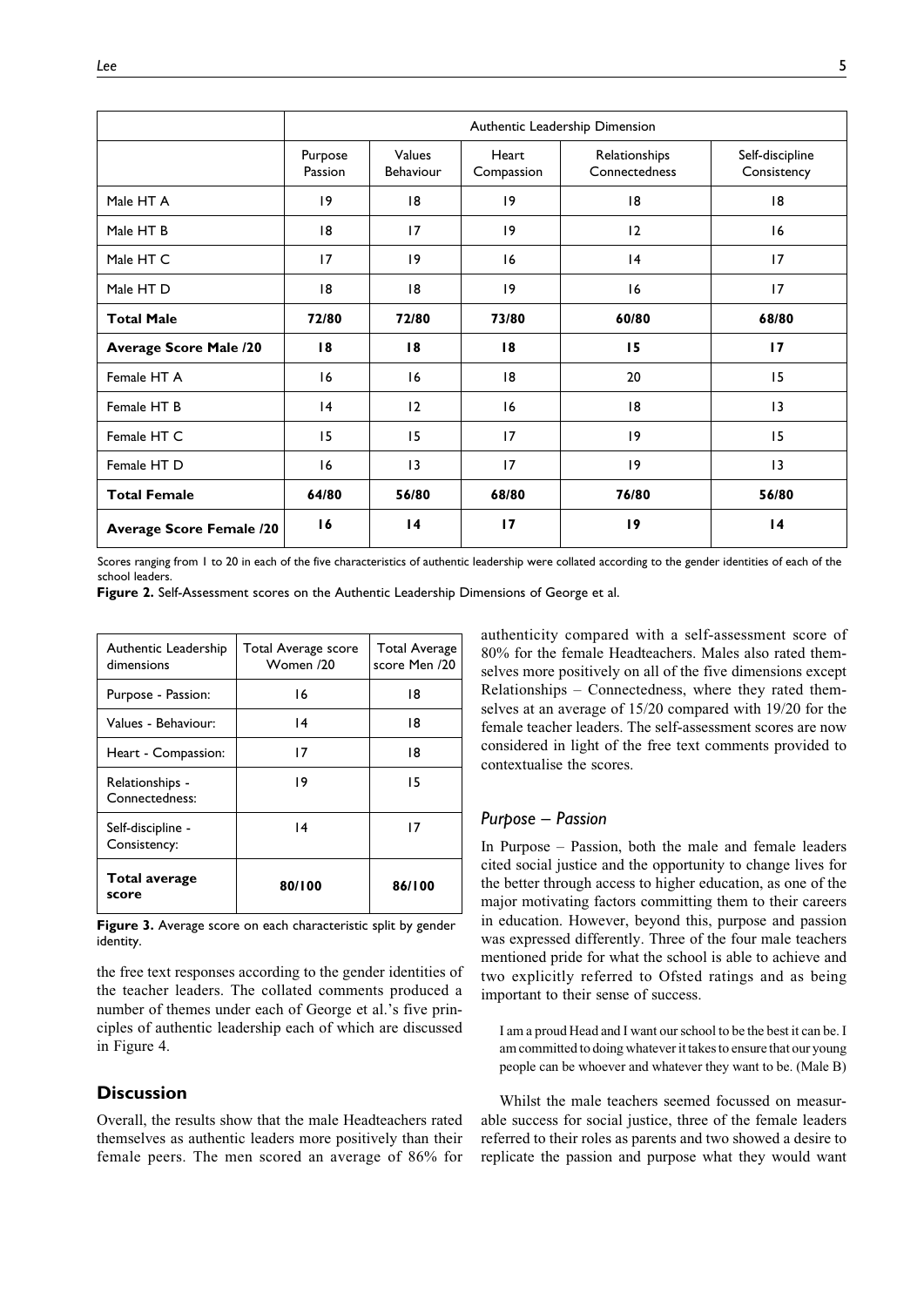|                                        | Themes from Free Text Comments                                                                                                                                                            |                                                                                                                                                                                                                                                       |  |
|----------------------------------------|-------------------------------------------------------------------------------------------------------------------------------------------------------------------------------------------|-------------------------------------------------------------------------------------------------------------------------------------------------------------------------------------------------------------------------------------------------------|--|
| Authentic Leadership<br>Characteristic | Women                                                                                                                                                                                     | Men                                                                                                                                                                                                                                                   |  |
| Purpose - Passion                      | Putting the children at the centre of the school mission<br>Social Justice                                                                                                                | Being proud of the school.<br><b>Ofsted Ratings</b><br>Social Justice                                                                                                                                                                                 |  |
| Values - Behaviour:                    | The importance of modelling the behaviours that leaders<br>wish to see in their followers.<br>Being a role model for colleagues and students.                                             | Role models - especially in primary<br>Being the best and achieving the best results when<br>compared with other schools                                                                                                                              |  |
| Heart - Compassion:                    | Social Justice.<br>The importance of education in transforming lives.<br>Teaching as a vocation, not just a job.                                                                          | Social Justice<br>Success stories with groups or individual students                                                                                                                                                                                  |  |
| Relationships -<br>Connectedness:      | Being yourself in the workplace.<br>Honest communications.<br>Valuing relationships amongst colleagues.<br>The school as a community.<br>The school as a family.                          | Being the first to arrive and the last to leave.<br>Modelling what you expect to see in others.<br>Allowing flexible working where requested.<br>Recognising shared parental responsibilities<br>Importance of having good relationships with parents |  |
| Self-discipline -<br>Consistency:      | Managing emotion.<br>The importance of consistency as a leader.<br>Fairness as vital to good leadership.<br>Responding not reacting when under pressure.<br>Asking for help where needed. | Making good decisions under pressure.<br>Having a senior team you can trust.<br>Having someone to offload to<br>Having a life outside the school to help unwind.                                                                                      |  |

**Figure 4.** Themes from free text comments on each characteristic split by gender identity.

from the teachers of their own children. For example, one female teacher, described how she would want the teachers in the school her own children attended to be fully committed and so feels that she needs to model and reciprocate this as a duty to other parents.

I always remind myself who we are doing this for. I also think of my own children. They are not at my school, but I would want their teachers to give 100% and so it's important that we do the same for the children we teach. (Female C)

What is also striking in this comment, is the way in which this female Headteacher usesthe word 'we' ratherthan I when referencing the school she leads. This is in contrast to Male Headteacher B above who seems to take sole responsibility for the success or failure of the school. Both male and female leaders acutely express concern for personal reputation, and both are driven by the need to get good outcomes for the young people. However, successis described differently, with men aware of benchmarking presumably against the performance of other schools and the female leaders not wishing to let down other people, particularly parents.

## *Values – Behaviours*

In Values and Behaviours the male teachers scored an average of 18/20 compared with a score of 14/20 for the female leaders. Both described the importance of being a role model for colleagues and young people. The male teachers were more conscious of being visible to school stakeholders and in particular two of the four males described themselves as first to arrive in the morning and last to leave in the evening. They also mentioned pride and aligned pride with leadership that enabled to the school to thrive.

In comparison, the female leaders referenced their gender and two expressed the importance of girls and women in the school community seeing women in leadership positions to overturn the stereotype of the male school leader. Female A stated

I think it is really important to show girls, their mothers and my female colleagues that women can be effective leaders. Hopefully I can inspire them to be bolder and more confident than they might have been otherwise. (Female A)

O'Neill et al. (2008) identify a double-bind dilemma for women in leadership in which they must adopt traditionally male behaviours to be seen as successful, yet at the same time must be intelligible through their gendered presentation, i.e. show femininity. O'Neill et al. (2008) describe a 'think leadership-think male' mindset and assert that the behaviours expected of leaders such as competitiveness, ambition and confidence remain a stubbornly masculine trope. Here, a Female leader A describes a determination to change the narrative and by her actions, through a desire to show other females in her school community that leadership is not the preserve of masculinity. However, rather than ascribing to herself typically masculine traits, instead she uses the phrase 'bolder and more confident'. This phrase is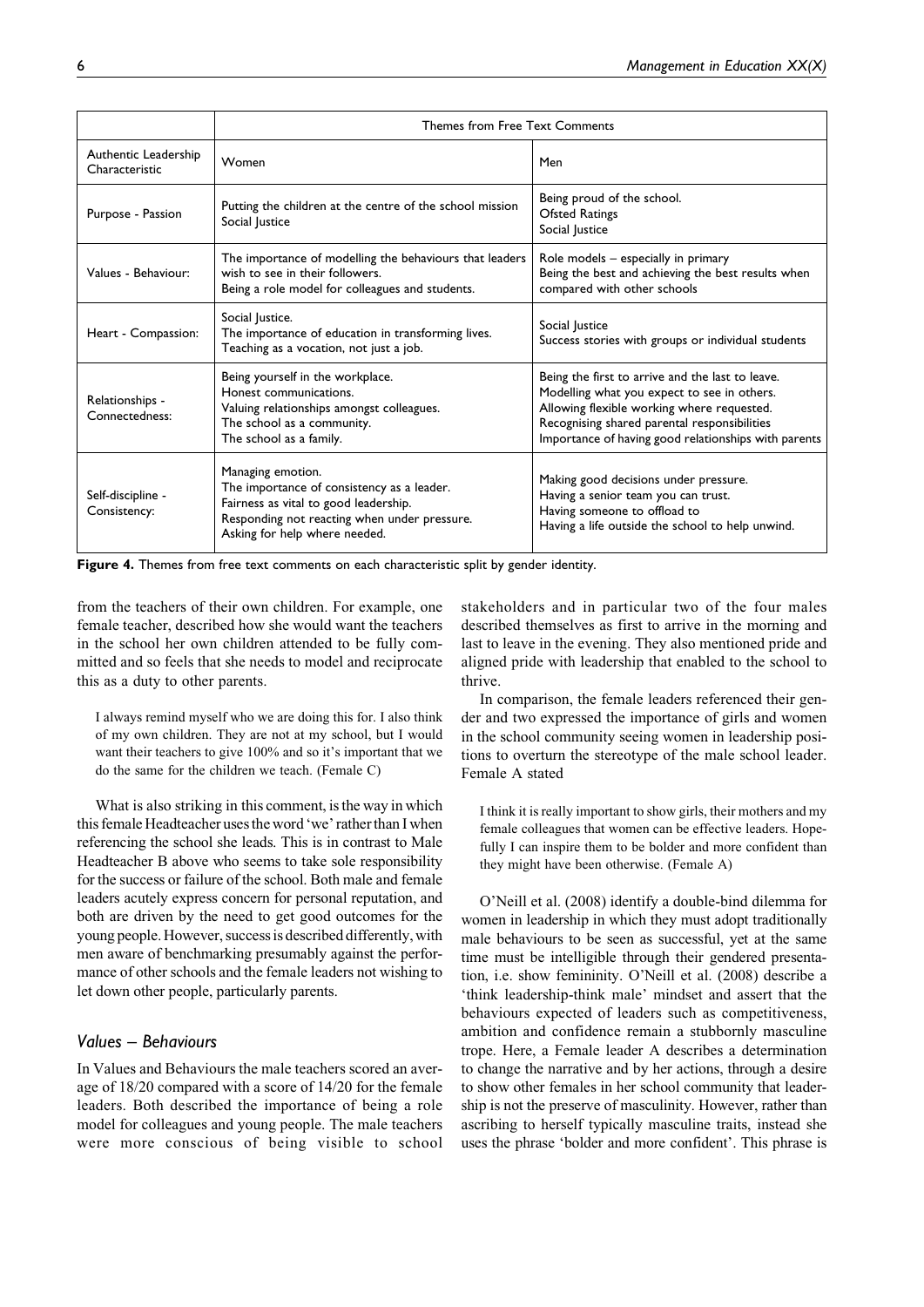itself typically feminine and not a phrase one would associate hearing from male leaders. It suggests instead that women start from a place in which they lack boldness or confidence and as such imply that female leadership needs to rise up from a place of inferiority. An example of this can be seen in the WomenEd movement with its strap-line and hashtag 'What would you do if you were 10% braver?' Whilst a hugely successful and empowering movement for female school leaders, implicit in the tag-line, is that being as you are is not sufficient and you must instead adopt the typically male trait of bravery if you are to be successful in leadership. This shows the challenges for women of adopting masculine language without sacrificing their femininity, and suggests a growing lexicon of female leadership language that is bound in a trope of daring to be more masculine.

#### *Heart – Compassion*

In the Heart – Compassion dimension, where authentic leaders help their followers to see the worth and deeper purpose of their work, again the male leaders scored themselves more positively than their female counterparts. The male Headteachers scored 73/80 compared with 68/80 for the female leaders. In common with the Purpose and Passion dimension, again both genders wrote of a drive to achieve social justice for the children and young people within the communities they serve. Within their determination to improve the life chances of pupils and providing them with choice, it was apparent that the male teachers were more focussed on the metrics the students achieved.

I feel incredible pride on results day. The thing that gives me most satisfaction is seeing someone get the grades to go off to university. (Male D)

The views of the female leaders were not dissimilar, in that they were also driven by helping young people achieve whatever they could. Female Headteacher C wrote,

Nobody goes into teaching for the money. We do it because we want to change the lives and the life chances of the communities we serve. Sometimes that means seeing them off to uni, but for others it might be an apprenticeship or college, or just helping them stay out of trouble. I feel we have been successful if our kids leave us and go on to have happy lives, whatever that means for them. (Female C)

It is interesting that for Female Headteacher C, this dimension of authentic leadership meant ensuring the pupils got the most appropriate outcome for them, even if this was not necessarily through the academic achievement on which schools are measured. Instead, she wrote of success being linked to happiness or avoiding crime, much softer dimensions of success on which schools are critically not measured.

Graves et al. (2012) note that the responses in this study may be typical of the gendered response to educational success. They state that modern organisations have systems, policies and norms that favour men and the 'male life experience' (p. 4). They add, 'behaviors and values regarded as the norm at work tend to favor traits and characteristics traditionally associated with maleness and to undervalue traits and characteristics traditionally associated with femininity' (p. 4). Formally, success as a school leader is measured in pupil attainment and the grade awarded by the Ofsted Inspectorate. The successes Female Headteacher C describes are more self-determined and personalised. An apprenticeship or employment for school leavers are not metrics publically celebrated in the same way as examination results are, and happiness, wellbeing and good mental health is not measured as part of a school's success.

O'Neill et al. (2008) observe that large organisations such as businesses and schools reward the individual achievements of the leader, for example through a pay review. This often results in the achievements of female leaders not being recognised to the same extent because their leadership styles, language and behaviours tend towards the collaborative and relational which, suggest a team effort and by comparison are undervalued (Eagly et al., 1995). O'Neill et al. (2008) add that research on performance, leadership, and influence in teams has similarly shown that men display a more self-assertive and dominant style than their female peers who instead adopt a style that has at its core the development of others, especially through mentoring, coaching and work-shadowing opportunities.

#### *Relationships – Connectedness*

Relationships – Connectedness was the only one of George et al.'s dimensions in which the female Headteachers rated themselves more positively when compared with their male peers, with scores of 60/80 and 76/80 respectively. The male leaders did in this section make references to staff as family and cited the importance of communication and community. However, one of the free text comments expanded on this and appeared to conflate the notion of family with team which hinted at a sense of competition between schools. Male Headteacher C wrote:

My staff are like my family. The atmosphere is such that we can go to each other when we feel down and need picking back up again. We are a team, we want to be the best and we look out for each other. (Male C)

In contrast, the female leaders referenced family very differently. Two of them explicitly mentioned the caring responsibilities of their colleagues and the challenges some face in fulfilling work and family commitments.

It's important that I stay mindful of the fact that staff have caring responsibilities and increasingly that care is shared equally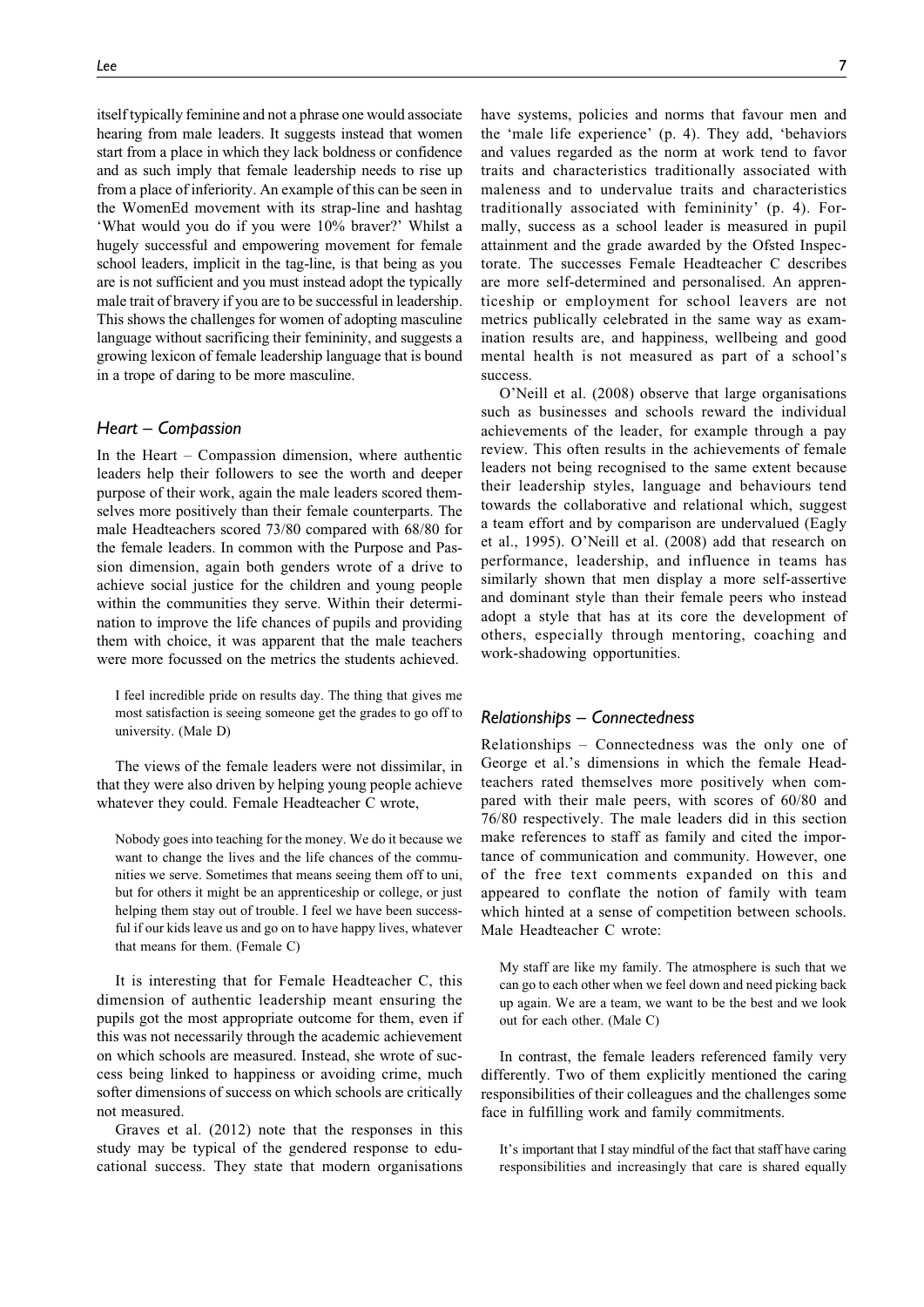between men and women. I try and be as flexible as I can but teaching isn't a role where working from home is easy. (Female A)

Moreau et al. (2007) observe that schools are often described as 'feminised' work environments. They suggest that the under-representation of women in school leadership is often due to caring responsibilities at home for either children or elderly relatives, which overwhelming still fall to females. This leaves many women choosing either to prioritise leadership or to pursue caring responsibilities. Those trying to do both often face feelings of guilt or failure towards whichever area of responsibility is not being attended to.

# *Self-discipline – Consistency*

The final dimension of authentic leadership is Selfdiscipline – Consistency. Here the male leaders scored 68/80 compared with the female leaders who selfassessed themselves more harshly scoring 56/80 combined. Free text comments demonstrated the importance to male leaders of modelling what they wanted to see in others and that being present and visible on the school campus from early in the morning until late in the evening was a trait they saw as key to their authenticity as leaders. They also wrote about the importance of making sound decisions under pressure and of having trust in their senior team. The female leaders interpreted selfdiscipline and consistency more personally, writing of the importance of managing emotion, being consistent when dealing with staff members and responding rather than reacting when under pressure.

This is the thing I'm working on. It is important to respond not react and not let those you manage know if you are worried or upset about something. (Female B)

Only one of the male leaders mentioned emotion and was far less self-critical than his female peer when considering displays of his own emotion in the school workplace.

If I am in a bad mood, my staff know by now it's only because I care and this school really matters to me. (Male D)

The difference between the response of Female B and Male D is striking. Both refer to failing to keep their emotions in check when under pressure. However, the female leader sees it as weakness and a fault she is trying to correct whilst her male peer forgives himself for being in a bad mood and expects his colleagues to also understand.

Both male and female leaders shared the view that help from other people was important but there appeared to be a gendered way in which this manifested itself. The women wrote of seeking someone to go to when they needed help, typically a mentor, a governor or trustee. In contrast, the male leaders sought confidantes outside the school community and appeared to be more adept at switching off from the pressures of leadership.

I'm lucky I have someone outside school to offload to but work-life balance is also key. I have a full life outside school and can switch off and concentrate on other things when I need to. (Male B)

This comment hints at the Male B having considerable leisure time which is at odds with the early mornings and late evenings they model in school for other staff. It suggests that this male leader at least does not have significant caring responsibilities and is able to take part in hobbies and other activities that provide a distraction from the school workplace and help him to unwind. This is consistent with the work of Moreau and Robertson (2019) who found considerable differences in in the caring responsibilities of male and female education leaders across the education workforce. They identified that many white, middle-class, male heterosexual educators had a 'bachelor boy' (p.5) existence and were less likely to experience the tensions arising from combining care and paid work. Moreau and Robertson concluded that educational leadership and management positions in particular were incompatible with caring responsibilities.

# **Concluding comments**

This article reflects a small scale study comparing the scores and responses of just eight Headteachers and generalisations are inappropriate. However, it has identified that the male and female leaders surveyed conceived of and performed authentic leadership differently with male leaders rating themselves more positively than their female peers on every dimension of authentic leadership except Relationships – Connectedness.

Although teaching has long been a feminised profession, men are more likely to occupy leadership roles and progress faster than women to Headteacher positions. Our data showed that male leaders were promoted into Headteacher positions after an average of 9 years compared with an average of 13 years for their female leader peers. Although the proportion of women in leadership roles in England has increased in recent years, they are still under-represented, according to data released by the Department for Education in England and Wales. While women make up 85% of all teachers in primary schools they occupy just 73% of Headteacher posts. The disparity is more marked in secondary schools. Women constitute 62% of the teaching population, but just 38% of Headteachers. Specific leadership programmes aimed at increasing the number of women in leadership roles (see for example, Women Ed) are doing much to support women achieve leadership roles. However, this study has shown that men find the embodiment of authentic leadership easier to achieve than women and both male and female school leaders have gendered approaches to the notion of authenticity and conceive of school leadership in markedly different ways.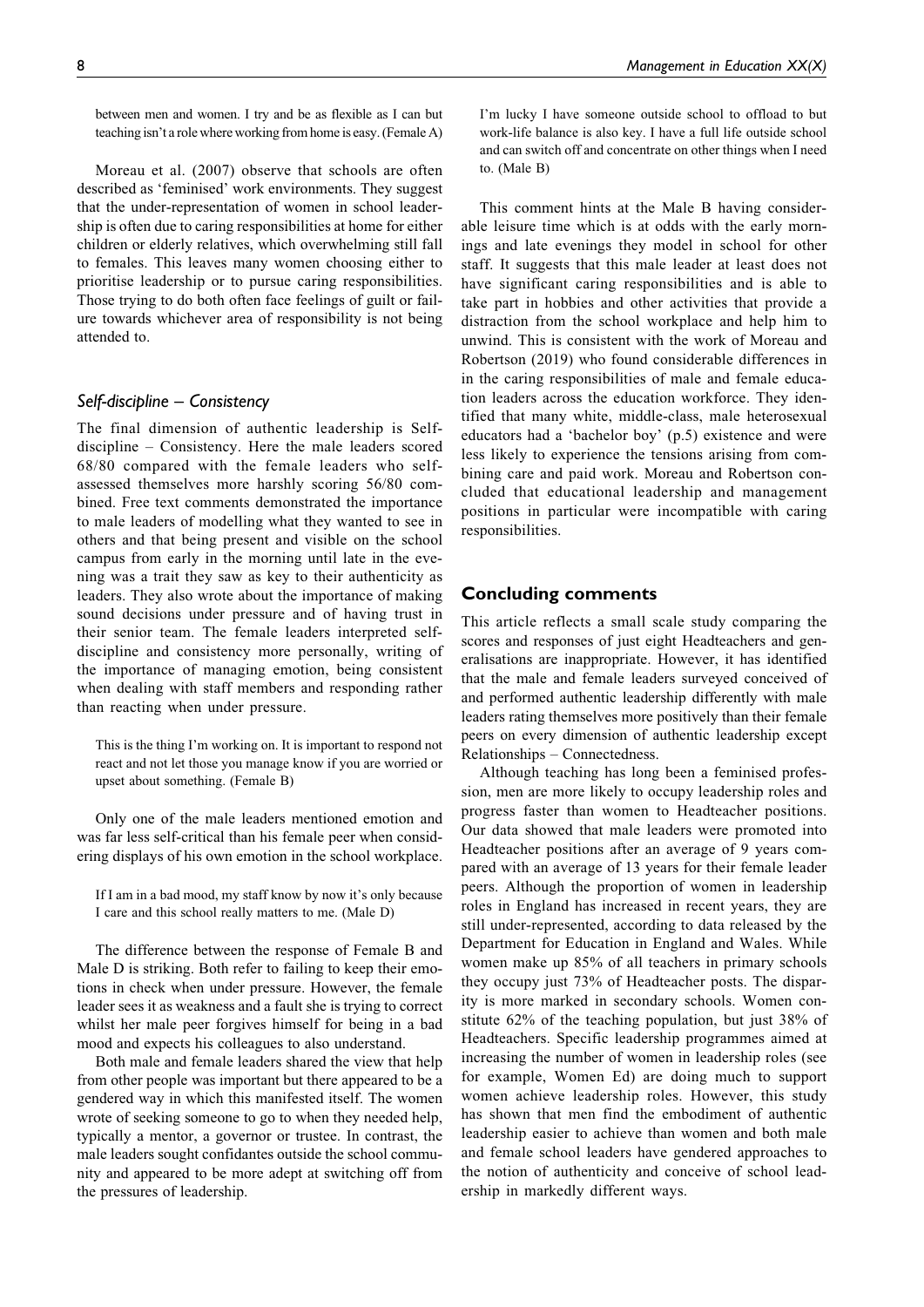#### **Declaration of conflicting interests**

The author(s) declared no potential conflicts of interest with respect to the research, authorship, and/or publication of this article.

#### **Funding**

The author(s) received no financial support for the research, authorship, and/or publication of this article.

## **ORCID iD**

Catherine Lee D <https://orcid.org/0000-0002-4564-0787>

#### **References**

- Acker S (1994) Gendered Education: Sociological Reflections on Women, Teaching and Feminism. Buckingham: Open University Press.
- Auerbach S (ed) (2012) School Leadership for Authentic Family and Community Partnerships: Research Perspectives for Transforming Practice. Milton Park: Routledge.
- Avolio BJ and Gardner WL (2005) Authentic leadership development: getting to the root of positive forms of leadership. The leadership quarterly 16(3), 315–338.
- Begley PT (2003) In pursuit of authentic school leadership practices. In: Begley PT and Johansson O (eds) The Ethical Dimensions of School Leadership. Dordrecht: Springer, pp. 1–12.
- Butler J (1990) Gender Trouble, Feminism and the Subversion of Identity. London: Routledge.
- Butler J (1993) Bodies That Matter. London: Routledge.
- Carspecken PF (2001) Critical ethnographies from Houston: distinctive features and directions. In: Carspecken PF and Walford G (eds) Critical Ethnography and Education. Bingley: Emerald Group Publishing Limited, pp. 1–26.
- Eagly AH (1995) The science and politics of comparing women and men. American Psychologist 50(3), 145–158.
- Eagly AH (2005) Achieving relational authenticity in leadership: does gender matter?, The Leadership Quarterly 16(3): 459–474.
- Eagly AH and Carli LL (2003) The female leadership advantage: an evaluation of the evidence. The Leadership Quarterly 14(6): 807–834.
- Eagly AH and Karau SJ (2002) Role congruity theory of prejudice toward female leaders. Psychological Review 109(3): 573–589.
- Fassinger RE, Shullman SL and Stevenson MR (2010) Toward an affirmative lesbian, gay, bisexual, and transgender leadership paradigm. American Psychologist 65(3): 201.
- Fennell HA (2005) Living leadership in an era of change. International Journal of Leadership in Education 8(2): 145–165.
- Gardiner RA (2013) Cameo: a powerful antidote: Hannah Arendt's concept of uniqueness and the discourse of authentic leadership. In: Ladkin D and Spiller C (eds) Authentic Leadership: Clashes, Convergences and Coalescences. Cheltenham: Edward Elgar Publishing, pp. 65–69.
- George B, Sims P, McLean AN, et al. (2007) Discovering your authentic leadership. Harvard Business Review 85(2): 129.
- Graves LM, Ruderman MN, Ohlott PJ, et al. (2012) Driven to work and enjoyment of work: effects on managers' outcomes. Journal of Management 38(5): 1655–1680.
- Gray EM (2010) 'Miss, are You Bisexual?': The (re) production of Heteronormativity Within Schools and the Negotiation of Lesbian, Gay and Bisexual Teachers' Private and Professional Worlds (Doctoral dissertation). Lancaster: Lancaster University.
- Hogan LS (2008) The politics of feminist autobiography: Elizabeth Cady Stanton's eighty year and more as ideological manifesto. Women's Studies 38(1): 1–22.
- Kaiser RB and Wallace WT (2016) Gender bias and substantive differences in ratings of leadership behavior: toward a new narrative. Consulting Psychology Journal: Practice and Research 68(1): 72.
- Kapasi I, Sang KJ and Sitko R (2016) Gender, authentic leadership and identity: analysis of women leaders' autobiographies. Gender in Management: An International Journal 31(5/6): 339–358.
- Krüger ML (2008) School leadership, sex and gender: welcome to difference. International Journal of Leadership in Education 11(2): 155–168.
- Ladkin D and Taylor SS (2010) Enacting the 'true self': towards a theory of embodied authentic leadership. The Leadership Quarterly 21(1): 64–74.
- Lee C (2020) Courageous leaders: promoting and supporting diversity in school leadership development. Management in Education 34(1): 5–15.
- Mavin S, Bryans P and Cunningham R (2010), Fed-up with Blair's babes, Gordon's gals, Cameron's cuties, Nick's nymphets: challenging gendered media representations of women political leaders. Gender in Management: An International Journal 25(7): 550–569.
- Moreau MP, Osgood J and Halsall A (2007) Making sense of the glass ceiling in schools: an exploration of women teachers' discourses. Gender and education 19(2): 237–253.
- Moreau MP and Robertson M (2019) 'You scratch my back and I'll scratch yours'? support to academics who are carers in higher education. Social Sciences 8(6), 164.
- O'Neill DA, Hopkins MM and Bilimoria D (2008) Women's careers at the start of the 21st century: patterns and paradoxes. Journal of Business Ethics 80(4): 727–743.
- Patterson N, Mavin S and Turner J (2012) Envisioning female entrepreneur: leaders anew from a gender perspective. Gender in Management 27(6): 395–416.
- Payne EC and Smith MJ (2018) Refusing relevance: school administrator resistance to offering professional development addressing LGBTQ issues in schools. Educational Administration Quarterly 54(2): 183–215.
- Powell GN and Butterfield DA (2016) Sex, gender, and leadership in the public sector: Is the role of femininity greater at lower levels? In: Karsten MF (ed) Gender, Race, and Ethnicity in the Workplace: Emerging Issues and Enduring Challenges. Santa Barbara, CA: ABC-CLIO, p. 181.
- Rieh SY (2010) Credibility and cognitive authority of information. In: Bates M and Maack MN (eds) Encyclopedia of Library and Information Sciences. 3rd edn, pp. 1337—1344. New York: Taylor and Francis Group, LLC.